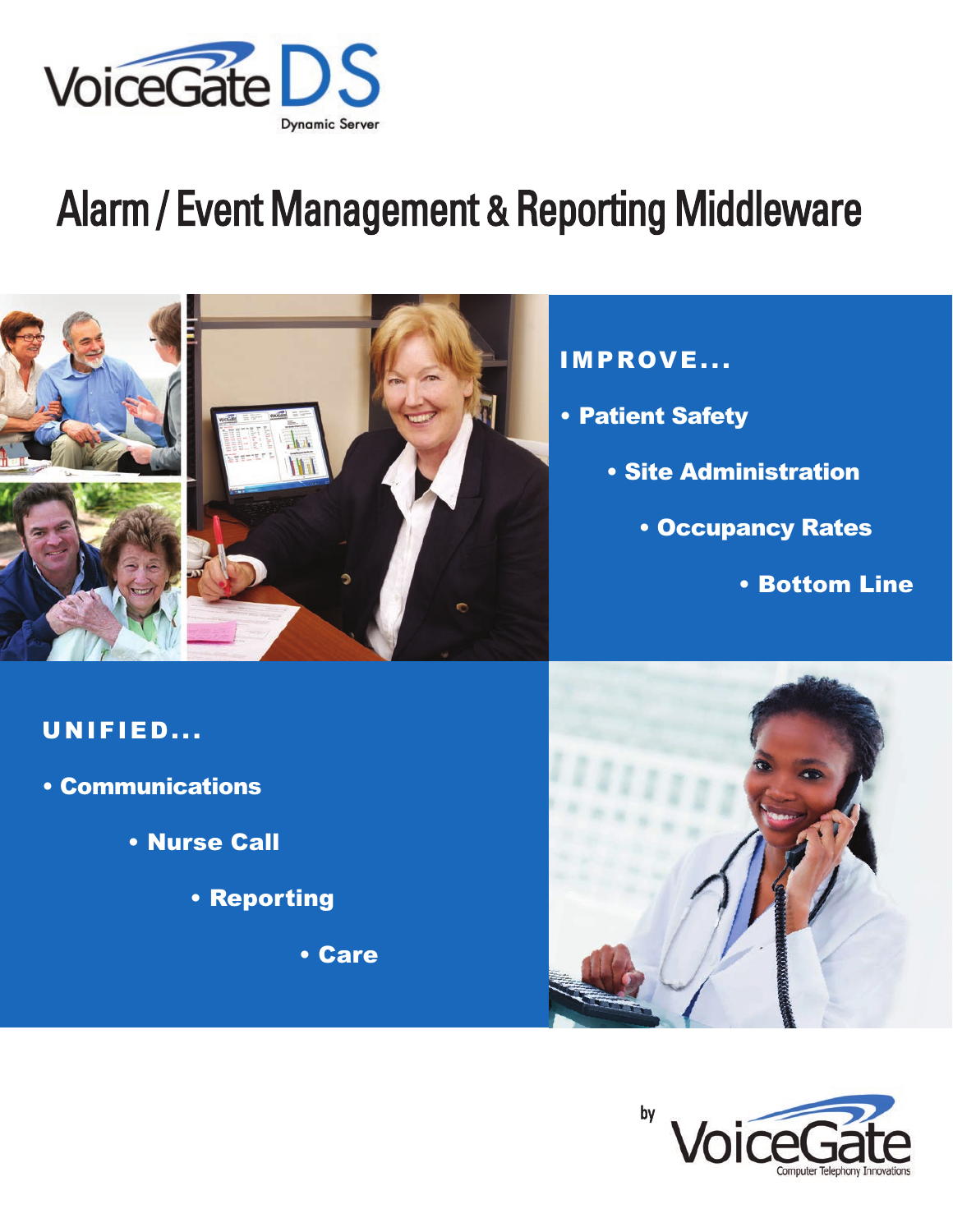#### **VoiceGateDS\***

The VoiceGate Dynamic Server (DS)™ is a powerful Alarm / Event Management system that controls and tracks all critical and non critical events in any Retirement / Assisted Living, Long Term / Critical Care Facility.

#### **VoiceGateDS™ Delivers Unparalleled Voice & Data Interconnectivity...**



#### **...In One Seamlessly Integrated Unified Communication & Reporting Solution.**

The DS works to interconnect all new and existing data and communication infrastructure, delivering the most accurate reporting on every event that goes on in your facility, day and night, on time, every time. With low cost of ownership, the DS facilitates improved communications between residents, caregivers and administrators delivering:

Comprehensive Real Time on-and-off Site Reporting Increased Staff Productivity Improved Service and Response Times Improved Resident and Staff Safety **Decreased Liability Exposure**

Improved Resident Satisfaction Increased Resident Retention Faster Staff to Resident Responses Streamlined Staff to Staff Communication **Improved Bottom Line**





**MOBILE WIRELESS BRING YOUR OWN DEVICE CONNECTED STAFF PAGING**



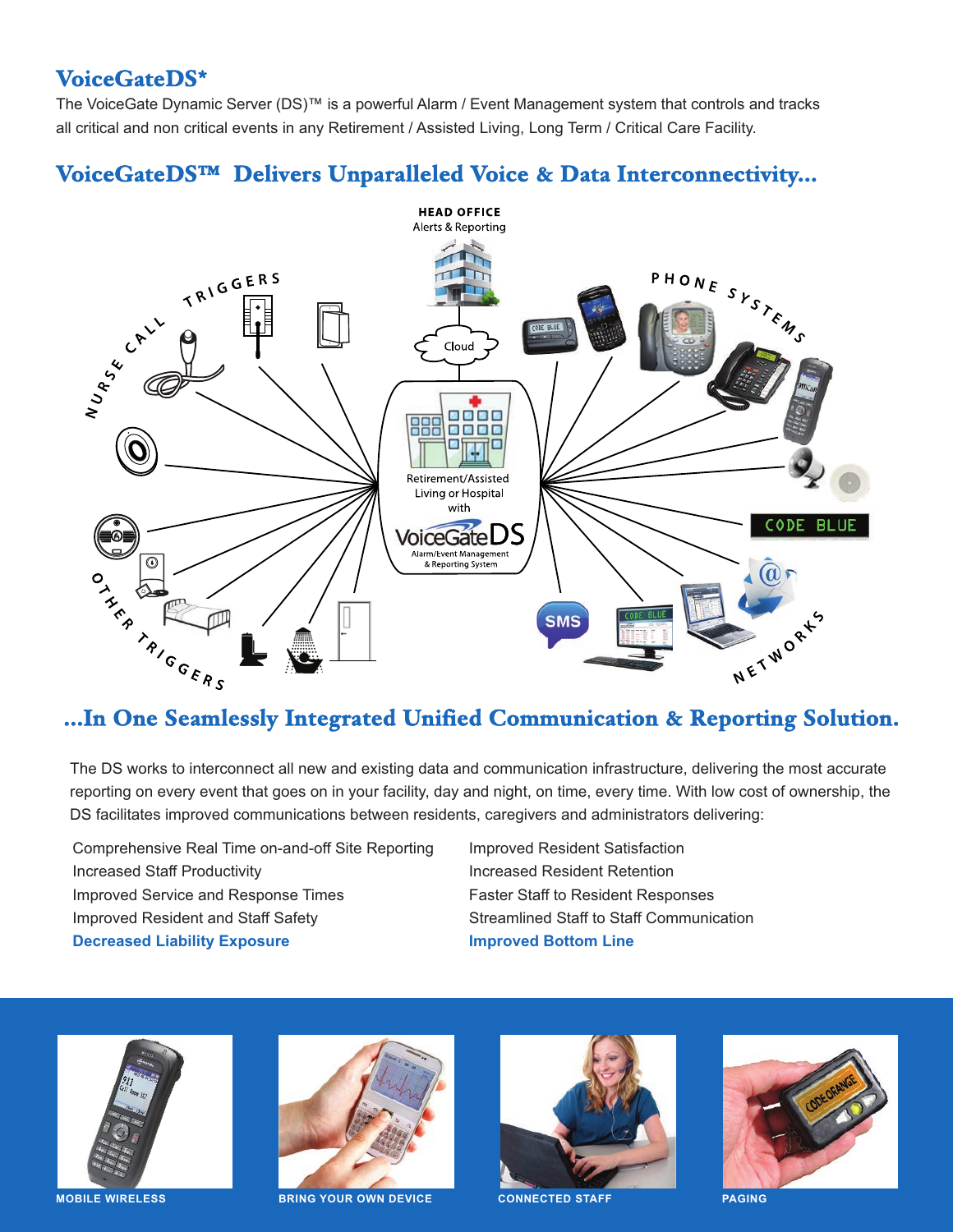## **Reporting:**

With fast, accurate notifications based on skill-set, day, hour, and day of week, management and administrators can track critical caregiver-to-patient interactions. This detailed, centralized, off-or-on-site reporting, allows for monitored improvement of patient safety, caregiver response times, workflow and increased resident / patient satisfaction. Retirement residences utilizing the VoiceGateDS middleware not only to monitor; but also, track workflow and response-times are now empowered to test, track and deliver the highest level of quality care and patient safety available in the industry.



## **Improved Site Workflow**

The DS is a workforce collaboration tool that streamlines and facilitates disparate technologies interoperability within a care-based residence, while at the same time, improving communication between your staff, residents and extended healthcare network (families, doctors, emergency centers). This improved communication (between mobile, informed caregivers), can be easily achieved by utilizing the VoiceGateDS to monitor and facilitate flexible nursing assignments and improved, unified communication between mission critical devices and systems such as:

- Pagers (Pocket and Off-Site)
- Desk Telephones
- Smart Phones (Bring Your Own Device-BYOD)
- Wireless Telephones
- Cellular Telephones
- **Other Public Network Telephones**
- Email Notification
- Wandering Lockdown
- PC Desktop
- Hallway Monitoring Alarm & Scrolling Display Boards
- Networks
- PABX / Key Systems
- Nurse Call (Active and Maintenance Monitoring)
- **SMS Notification**
- 911 Alerts
- **Off Hook Alerts**



*Easy to Use Drag & Drop Staffing Assignments*



**CENTRALIZED REPORTING PATIENT WANDER IMPROVED CARE AUDIO / VISUAL ALERTS** 



**& NOTIFICATION AUDIO / VISUAL ALERTS**